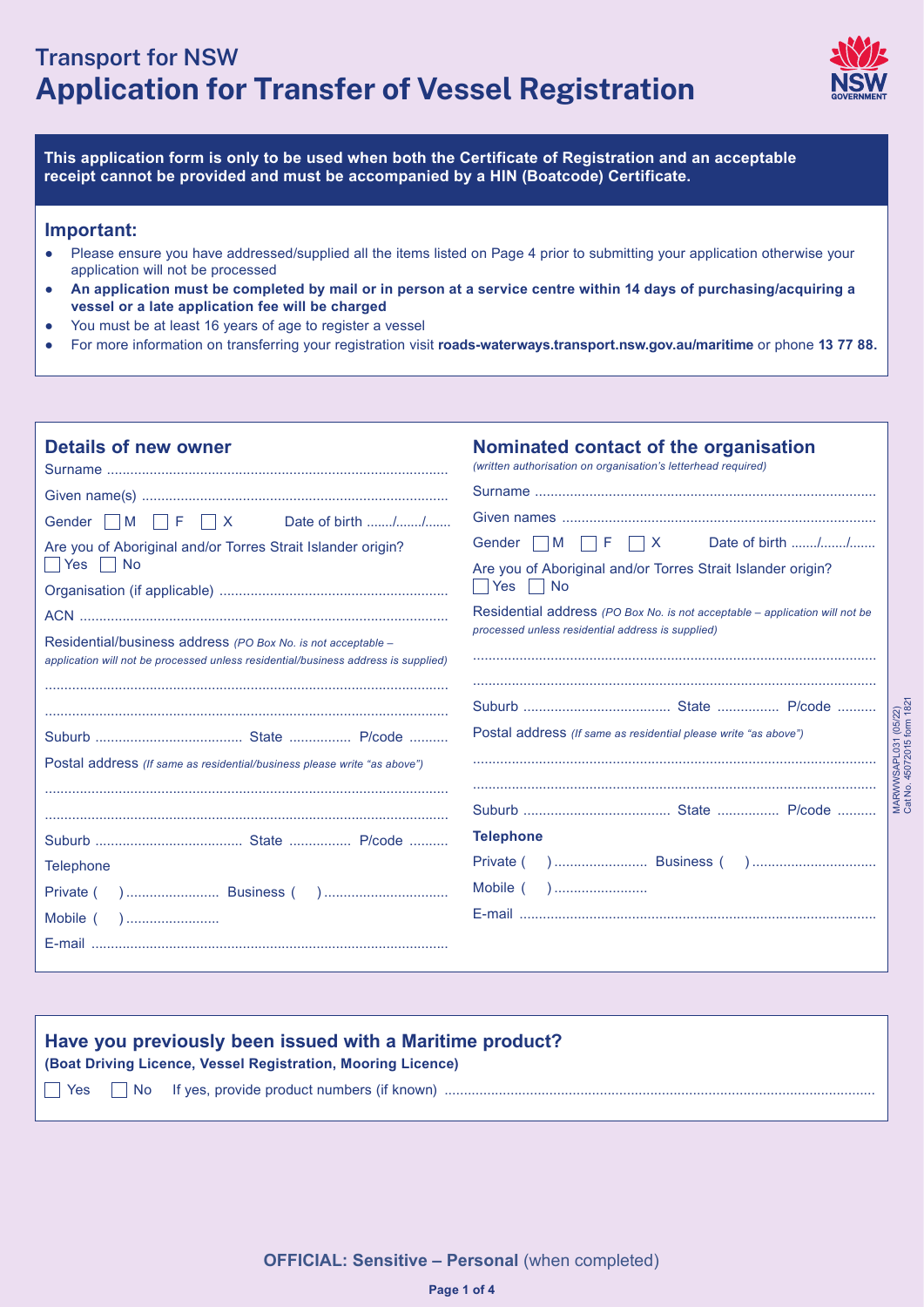| <b>Details of seller</b>                                                                                                                                                                                                                                                                            |                                                                                                                                                                                                                                                                                                                                                                                                                                                                                                                                                                                                                                                        |                                                                                                                                                                                                                |                                                                                                                                                                           |                                                                                                                                           |                                                                                                                                                         |
|-----------------------------------------------------------------------------------------------------------------------------------------------------------------------------------------------------------------------------------------------------------------------------------------------------|--------------------------------------------------------------------------------------------------------------------------------------------------------------------------------------------------------------------------------------------------------------------------------------------------------------------------------------------------------------------------------------------------------------------------------------------------------------------------------------------------------------------------------------------------------------------------------------------------------------------------------------------------------|----------------------------------------------------------------------------------------------------------------------------------------------------------------------------------------------------------------|---------------------------------------------------------------------------------------------------------------------------------------------------------------------------|-------------------------------------------------------------------------------------------------------------------------------------------|---------------------------------------------------------------------------------------------------------------------------------------------------------|
| Was the vessel purchased from a licensed dealer/auction house?                                                                                                                                                                                                                                      |                                                                                                                                                                                                                                                                                                                                                                                                                                                                                                                                                                                                                                                        |                                                                                                                                                                                                                |                                                                                                                                                                           |                                                                                                                                           |                                                                                                                                                         |
| <b>Yes</b>                                                                                                                                                                                                                                                                                          | Receipt/Bill of Sale or consignment note must be supplied with this application.                                                                                                                                                                                                                                                                                                                                                                                                                                                                                                                                                                       |                                                                                                                                                                                                                |                                                                                                                                                                           |                                                                                                                                           |                                                                                                                                                         |
|                                                                                                                                                                                                                                                                                                     |                                                                                                                                                                                                                                                                                                                                                                                                                                                                                                                                                                                                                                                        |                                                                                                                                                                                                                |                                                                                                                                                                           |                                                                                                                                           |                                                                                                                                                         |
|                                                                                                                                                                                                                                                                                                     |                                                                                                                                                                                                                                                                                                                                                                                                                                                                                                                                                                                                                                                        |                                                                                                                                                                                                                |                                                                                                                                                                           |                                                                                                                                           |                                                                                                                                                         |
| <b>No</b>                                                                                                                                                                                                                                                                                           | Please complete details below and statutory declaration on page 4.                                                                                                                                                                                                                                                                                                                                                                                                                                                                                                                                                                                     |                                                                                                                                                                                                                |                                                                                                                                                                           |                                                                                                                                           |                                                                                                                                                         |
|                                                                                                                                                                                                                                                                                                     |                                                                                                                                                                                                                                                                                                                                                                                                                                                                                                                                                                                                                                                        |                                                                                                                                                                                                                |                                                                                                                                                                           | Reason why registration certificate and acceptable receipt                                                                                |                                                                                                                                                         |
|                                                                                                                                                                                                                                                                                                     |                                                                                                                                                                                                                                                                                                                                                                                                                                                                                                                                                                                                                                                        |                                                                                                                                                                                                                |                                                                                                                                                                           |                                                                                                                                           |                                                                                                                                                         |
|                                                                                                                                                                                                                                                                                                     |                                                                                                                                                                                                                                                                                                                                                                                                                                                                                                                                                                                                                                                        |                                                                                                                                                                                                                |                                                                                                                                                                           |                                                                                                                                           |                                                                                                                                                         |
|                                                                                                                                                                                                                                                                                                     |                                                                                                                                                                                                                                                                                                                                                                                                                                                                                                                                                                                                                                                        |                                                                                                                                                                                                                |                                                                                                                                                                           |                                                                                                                                           |                                                                                                                                                         |
|                                                                                                                                                                                                                                                                                                     |                                                                                                                                                                                                                                                                                                                                                                                                                                                                                                                                                                                                                                                        |                                                                                                                                                                                                                |                                                                                                                                                                           |                                                                                                                                           |                                                                                                                                                         |
|                                                                                                                                                                                                                                                                                                     |                                                                                                                                                                                                                                                                                                                                                                                                                                                                                                                                                                                                                                                        |                                                                                                                                                                                                                |                                                                                                                                                                           |                                                                                                                                           |                                                                                                                                                         |
| records.                                                                                                                                                                                                                                                                                            | <b>Concession details</b> (if applicable) For details on eligible concessions visit roads-waterways.transport.nsw.gov.au/maritime/fees<br>Concession requested? □ Yes<br><b>No</b><br>Concession number:<br>Expiry date:<br>Concession type:<br>If you wish to claim the concession, you must present your concession card in person to any service centre or forward a certified<br>copy (both sides) by mail, together with this application and payment to Agency Business Centre, PO Box 21 Parkes NSW 2870.<br>Please note that information in relation to your concession may be matched with Centrelink or Department of Veterans Affairs (DVA) |                                                                                                                                                                                                                |                                                                                                                                                                           |                                                                                                                                           |                                                                                                                                                         |
| <b>Details of vessel</b>                                                                                                                                                                                                                                                                            |                                                                                                                                                                                                                                                                                                                                                                                                                                                                                                                                                                                                                                                        |                                                                                                                                                                                                                |                                                                                                                                                                           |                                                                                                                                           |                                                                                                                                                         |
| Where is the<br>vessel kept                                                                                                                                                                                                                                                                         | <b>Vessel</b><br><b>use</b>                                                                                                                                                                                                                                                                                                                                                                                                                                                                                                                                                                                                                            | <b>Construction</b><br>material                                                                                                                                                                                | <b>Vessel</b><br>type                                                                                                                                                     | Hull<br>colour                                                                                                                            | <b>Topside</b><br>colour                                                                                                                                |
| Marina berth<br><b>Trailer</b><br>Slipway<br><b>Boatshed</b><br><b>Mooring</b><br>Dry storage<br><b>Jetty</b><br>Other (specify):                                                                                                                                                                   | Wakeboarding<br><b>Skiing</b><br><b>Fishing</b><br>Cruising<br><b>Sailing</b><br>Other (specify):                                                                                                                                                                                                                                                                                                                                                                                                                                                                                                                                                      | <b>Steel</b><br>Aluminium<br>Plywood<br>Fibreglass (GRP)<br>Vinyl/plastic/<br>textile<br><b>Timber</b><br>Ferrocement<br>Composite<br><b>Rubber</b><br><b>Carbon fibre</b><br>Polyethylene<br>Other (specify): | Cabin runabout<br>Inflatable<br><b>Barge</b><br>Sailvessel<br>(Yacht)<br>Open runabout<br>Mtr cruiser<br>Punt<br><b>PWC</b><br>Houseboat<br>Catamaran<br>Other (specify): | White<br><b>Black</b><br><b>Blue</b><br>Red<br>Yellow<br>Green<br><b>Brown</b><br>Cream<br><b>Silver</b><br>Unpainted<br>Other (specify): | White<br><b>Black</b><br><b>Blue</b><br><b>Red</b><br>Yellow<br>Green<br><b>Brown</b><br>Cream<br><b>Silver</b><br><b>Unpainted</b><br>Other (specify): |
| Has MicroDot technology been applied to this vessel?<br>Yes<br>No<br>Does this vessel display an Australian Builders Plate (ABP)?<br>Yes<br>No<br>(An ABP must be affixed by the vessel builder (excluding owner builders), the vessel importer or other persons as approved by Transport for NSW). |                                                                                                                                                                                                                                                                                                                                                                                                                                                                                                                                                                                                                                                        |                                                                                                                                                                                                                |                                                                                                                                                                           |                                                                                                                                           |                                                                                                                                                         |

# **OFFICIAL: Sensitive - Personal (when completed)**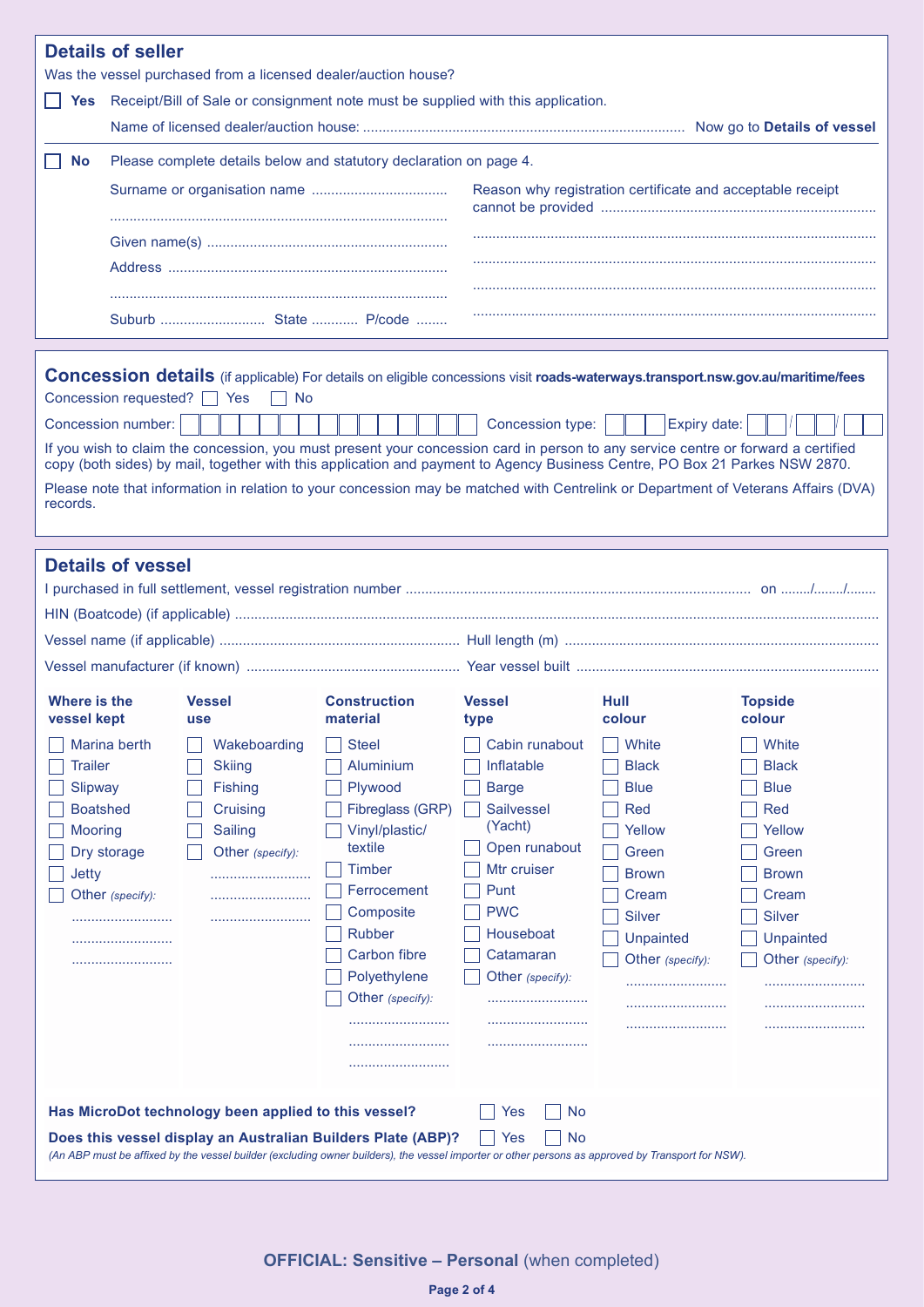# **Engine details**

Applications may not be accepted without engine details (if more than two engines supply details on a separate sheet)

| Engine particulars – 1st engine |                         | Engine particulars – 2nd engine |                         |  |
|---------------------------------|-------------------------|---------------------------------|-------------------------|--|
| <b>Propulsion</b>               | <b>Fuel</b>             | <b>Propulsion</b>               | <b>Fuel</b>             |  |
| Inboard                         | Petrol                  | Inboard                         | Petrol                  |  |
| Outboard                        | <b>Diesel</b>           | <b>Outboard</b>                 | <b>Diesel</b>           |  |
| <b>Sterndrive</b>               | Other (Please specify): | Sterndrive                      | Other (Please specify): |  |
|                                 |                         |                                 |                         |  |
|                                 |                         |                                 |                         |  |
|                                 |                         |                                 |                         |  |
|                                 |                         |                                 |                         |  |

#### **Personal information collection notice**

Your privacy is important to us and our Privacy Statement explains why we collect your Personal Information and how we will manage it. You can obtain a copy of our Privacy Statement at **www.transport.nsw.gov.au/privacy-statement** or by calling us to request a copy on **13 12 36**.

# **Declaration**

| I declare that I am the owner or am authorised to act on behalf of the owner of this vessel (and any interested parties) and that the |  |  |  |
|---------------------------------------------------------------------------------------------------------------------------------------|--|--|--|
| information supplied in this form is true and correct.                                                                                |  |  |  |

I understand that if any material information in this application is found to be false, misleading, inadequate or incorrect, the vessel registration may be cancelled.

Owner's signature ......................................................................................................... Date ......./......./.......

#### **Representative's authority**

| I authorise the person named below to register this vessel in my name |  |  |  |
|-----------------------------------------------------------------------|--|--|--|
|                                                                       |  |  |  |
| <b>Representative's details</b>                                       |  |  |  |
|                                                                       |  |  |  |
|                                                                       |  |  |  |
|                                                                       |  |  |  |

**Stamp** 

#### **Proof of identity**

This section must be completed for all applicants. The applicant's proof of identity must be verified by an authorised signatory. Acceptable signatories are any Service NSW Officer, Police Officer, Justice of the Peace, Judge, Magistrate, Bank Manager, Legal Practitioner or School Principal.

# **Authorised Signatory's use**

| Name of Agency: |  |  |  |
|-----------------|--|--|--|

|                   | <b>Official use only:</b> (Representative's identification) |  |                 |  |
|-------------------|-------------------------------------------------------------|--|-----------------|--|
| Full proof of ID: |                                                             |  |                 |  |
|                   |                                                             |  | <b>Official</b> |  |
|                   |                                                             |  | <b>Stamp</b>    |  |
|                   |                                                             |  |                 |  |
|                   |                                                             |  |                 |  |